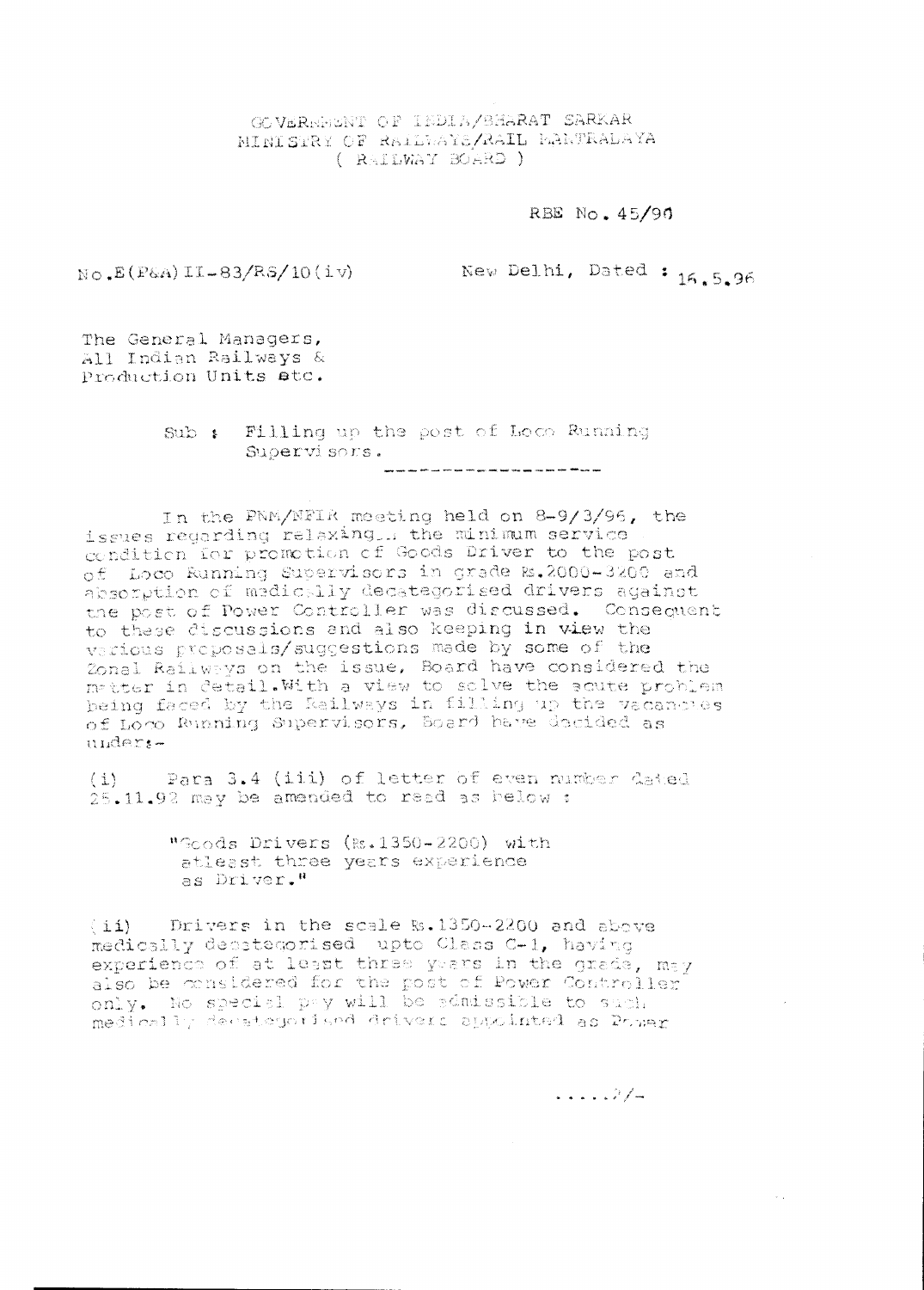Controllers. They would also not be eligible for the post of Loco Inspectors or Crew Controllers or any of the benefits extended to Loco Inspectors or Crew Controllers as per the extent scheme. However, the extant provision of fixation of pay by adding an element of 30% of basic pay in running category would continue to be applicable on posting as Power Controller. cast

Accordingly the instructions contained in Board's  $2.1$ letter of even number dated 25,11.92 would stand modified to the above extent.

These orders come in' force with immediate effect.  $3.$ 

This has the approval of the President and issues  $4.1$ with the concurrence of the Finance Directorate of the Ministry of Railways.

AWAY ( SHEV DAN SINGH )

JT.DIRSCF.R.SSTABLISHENT(P&A) RAILWAY BOARD.

 $no.8(Posa)11-83/83/10(iv)$ 

 $\sim 100$ 

New Pelhi, Datad : 16.5.96

Copy (with 40 spares) forwarded to the A.D.A.I. (Railways), New Delhi.

ARCOURSE

for Financial Committeichur Railwayn.

 $NO = E(P6A) IL - B3/P.S/10(1V)$ 

New Delmi, Dated : 14.5.56

Financial Adviser and Chief Appennts of Hoday aw All Indian Railways & Production Units etc.

> ( SHIV DAW A BUM )<br>( ACLAMO COR, ESPARIS SHARP ( POA) RAINEY BOAD.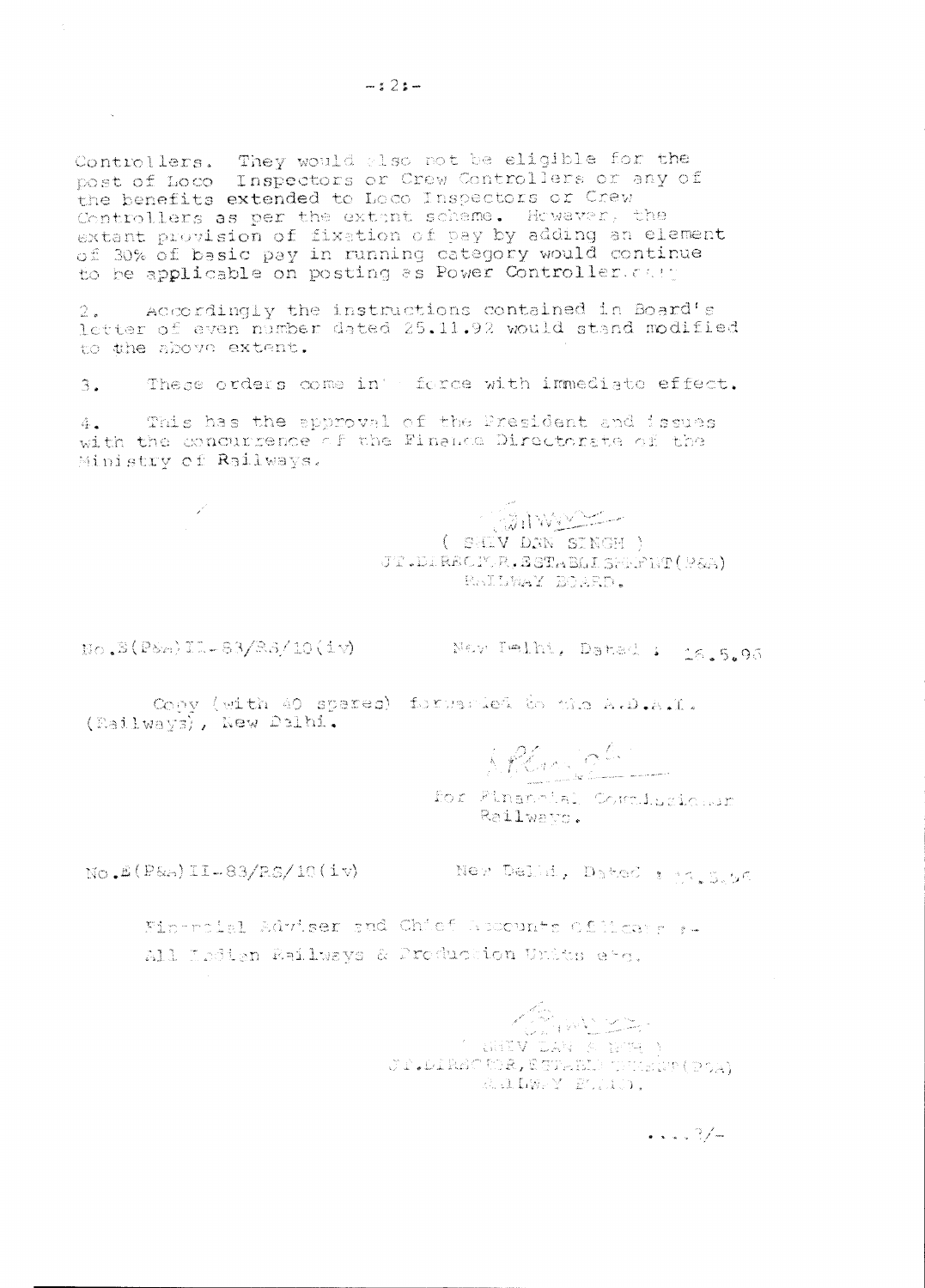Copy (with 35 sperss) forwarded to :-

- The General Secretary, WFIR, 3, Chelmsford Road,  $1.1$ New Delhi with reference to Phi/NfIR Item Nos. 19/95 & 8/96.
- The General Secretary, AIRF, 4, State Bntry Road,  $2.$ New Delhi.
- $3.$ All Members of the National Council, Departmental Council and Secretary, Staff Side, National Council, 13-C, Ferozshah Road, New Delhi (80 copies).
- Other Associations/Paderations (with 5 spares)  $4.1$

 $\sqrt{\frac{1}{\sqrt{N}}\int_{\mathbb{R}^d}\int_{\mathbb{R}^d}\int_{\mathbb{R}^d}\int_{\mathbb{R}^d}\int_{\mathbb{R}^d}\int_{\mathbb{R}^d}\int_{\mathbb{R}^d}\int_{\mathbb{R}^d}\int_{\mathbb{R}^d}\int_{\mathbb{R}^d}\int_{\mathbb{R}^d}\int_{\mathbb{R}^d}\int_{\mathbb{R}^d}\int_{\mathbb{R}^d}\int_{\mathbb{R}^d}\int_{\mathbb{R}^d}\int_{\mathbb{R}^d}\int_{\mathbb{R}^d}\int_{\mathbb{R}^$  $\pm$ 

Copy to 1-

 $\begin{array}{lllllll} \textsc{Ps}_S/\textsc{Sn},\textsc{F2} \Rightarrow \textsc{CRB},\textsc{FC},\textsc{MD},\textsc{MD},\textsc{Adv}(S),\textsc{Adv}(F),\textsc{G} \Rightarrow \textsc{S} \textsc{S} \textsc{S} \textsc{S} \textsc{S} \textsc{S} \textsc{D},\textsc{D} \textsc{D},\textsc{EDF(B)},\textsc{EDPCA1},\textsc{E} \textsc{D} \textsc{PCA1},\textsc{D} \textsc{D} \textsc{FCA1},\textsc{J} \textsc{D} \textsc{FCA2},\textsc{J} \text$  $\mathbb{L} \subset \mathbb{R}^n$  ,  $\mathbb{R}^n$  ,  $\mathbb{R}^n$  ,  $\mathbb{R}^n$  ,  $\mathbb{R}^n$  ,  $\mathbb{R}^n$  ,  $\mathbb{R}^n$ 

Cash-I, Cash-II, Cash-III and Budget Branches.

 $E(LR)$ I,  $F(E)$ I,  $F(E)$ II,  $F(E)$ III,  $F(E)$ Sp1.,  $E(P(E))$ I E(NG)I, E(NG)II, PC-III, PC-IV Branches, Code websiston Cell.

 $\mathbb{P}^{(n)} \times \mathbb{P}^{(n)} \times \mathbb{P}^{(n)} \times \mathbb{P}^{(n)} \times \mathbb{P}^{(n)} \times \mathbb{P}^{(n)} \times \mathbb{P}^{(n)} \times \mathbb{P}^{(n)} \times \mathbb{P}^{(n)} \times \mathbb{P}^{(n)} \times \mathbb{P}^{(n)} \times \mathbb{P}^{(n)} \times \mathbb{P}^{(n)} \times \mathbb{P}^{(n)} \times \mathbb{P}^{(n)} \times \mathbb{P}^{(n)} \times \mathbb{P}^{(n)} \times \mathbb{P}^{(n)} \times \mathbb{$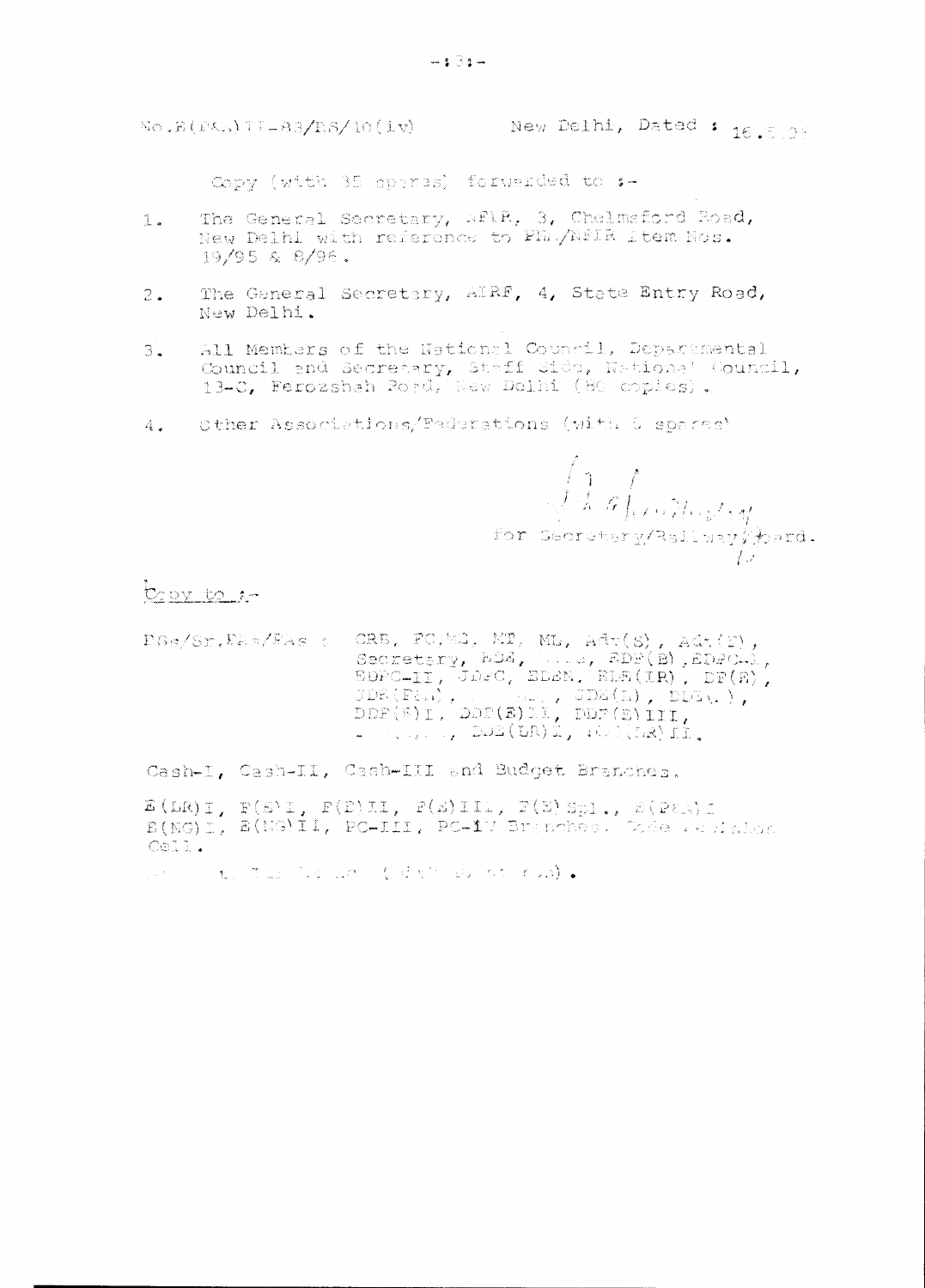## प्रताप्त ताराव ्<br>रेल गंत्रालय प्रेलपे दोई*ु*

 $\frac{1}{2}$  (1)  $\frac{1}{2}$  (1)  $\frac{1}{2}$  (1)  $\frac{1}{2}$  (1)  $\frac{1}{2}$  (1)  $\frac{1}{2}$  (1)  $\frac{1}{2}$  (1)  $\frac{1}{2}$ 

नई दिल्ली, दिनांज<sub>ाद</sub> - 5.96

महाभूषंधक,

हेंड्र किं प्रकार हिंस atura sarayi aria.

> िल्ला :- लोको रनिंग पवितकों के पद भरपा. en la monte de la velle de

दिनांके 8-9/3/96 को आयोगित (ई स्थायी पाती के/सा सफ आएं आर को कैठक में माल भाड़ी झाइवर जो 2011-1200 रू. ये ग्रेड में लोको राजिंग पालिसां के पक्षों में पड़ोमनति हेतु मधुनतम केवा रही थें ५० देने तथा पायर मिफेंक के पद पर ीचरित्समा की द्वाधित से विकोलिङ्ग प्राध्यशों के समाहन से संप्रेथित मुद्धी पश रित्वार को नी दिया गया था. इन विवार दिखों के परिणापस्टरूप तथा इस पुद्दे पर कुछ क्षेत्रीय रेजों सारा दिर गये विभिन्न प्रतादो/क्षापों को ध्यान में रखो हुए की बोर्ड ने इस भावले पर मिल्लाए ते विचार विषर्श में ला है. लोको राजिंग पर्यवेक्षजों को पिक्लियों को भरने में रेली (पर लापना किर जा रही और " आत्याजों को मुलबाने जो दृष्टि ते वोई ने निन्नाकुलाए चिनियच्य क्या है :-

िलिकांड 2**5. 11. 92 के** तापलंख्या मध्य के पेशा प्रमुख 111} होते लेते **मि** 第1章 BET PRETTAINT TO THE CHILD TO

> ,<br>इंग्डियर के स्या में तीन क्षी के अनुभव काले **HIGHTET ETECK (1950-2/0650)**

कोगटि सोन। तक विविक्तम संगी हुआ है वे गोलीविक्ति 1950–2200 स्प्ये  $rac{1}{2}$  1 1  $rac{1}{2}$ तथा उसते उसर के धेवकतान के प्राधलाया किया पार्ट इस देख में रूप है ला तोल की या अकुण हो, पर भी देव पावर किश्चे विद्युत के लिए ਸੰਸਥਾਨ ਖਿੱਲਬਾ ਦੇ ਪਾਰਟ ਦੇ ਪਾਰਟ ਨੇ ਇਹ ਪੇਰੇ ਦਿਨ ਪਰ ਸਨਮਤ ਗਏ ਪੁਲਿਟ के मिलोमिकुम कि हास्टर्सी को फोर्ड और मिडेम पेक्षा अहा अह़ीब नहीं होगा. वि. सा उत्ता सिंगीशाली अल्ला कली (खालीकोपको है) श्रीती अथवन भौजूल, प्रतिसमा ि म् जाता को तो। मोम्होरखी एजमा फर्शदक मिलेक्टो के *फिल्म च*ुँताल भदे ी है। यह सहन है गाफ और उन्हों सीधि वाल्लवार, जर्मीद कोर्सिट में यूल<br>देश के 50 % में तरप की नौधते हुए, फैक्स के सिध्याप्त का भीजूदन प्राचन के पानर नियंत्र है जो से सातो पर को सात डोसम स्टेगा।